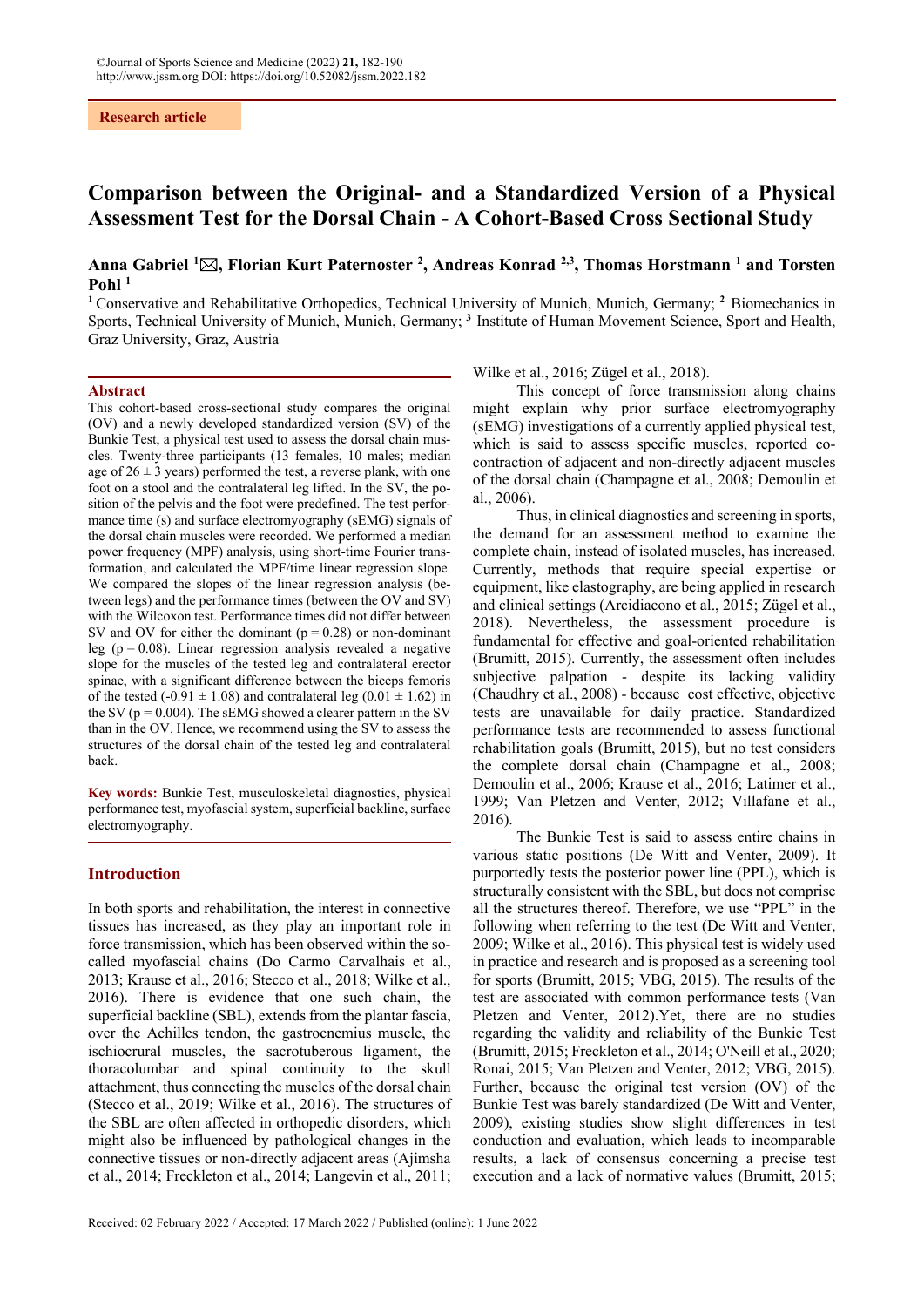Freckleton et al., 2014; Gabriel et al., 2021; O'Neill et al., 2020; Ronai, 2015; Van Pletzen and Venter, 2012; VBG, 2015).

Therefore, this study aimed to develop and investigate a physical test that considers the entire dorsal chain. We investigated whether the OV assesses the outcome of interest (muscles of the PPL), using sEMG. Further, in order to reach consensus in literature, we developed a standardized version of the Bunkie Test (SV) and compared the test outcomes and sEMG results between the two versions. We hypothesized that there would be a difference between OV and SV in the objective outcome parameters (performance and sEMG) and the subjective ratings of exhaustion and muscle exertion.

To avoid misunderstandings or misinterpretations, the authors would like to highlight beforehand that the concept of connective tissues linking musculoskeletal structures to myofascial chains only serves as a potential explanatory model for co-contractions in the dorsal chain and to highlight the importance of testing the total dorsal chain. With this study, we do not claim to test the fascial structures, but rather the muscles, which are potentially linked via connective tissues.

# **Methods**

This cohort-based cross-sectional study was conducted in accordance with the ethical principles of the Declaration of Helsinki. We obtained approval from the university's ethics committee (735/20 S-KH). All participants provided written informed consent and the STROBE guideline was followed (ISPM, 2009).

#### **Participants**

Thirteen female and ten male participants volunteered in this study. According to the World Health Organization guidelines, the participants were considered recreationally active (Bull et al., 2020; McKay et al., 2022). Individuals with orthopaedic diseases or pain in the lower extremity, lower back, shoulders, elbows or those with other nonspecific musculoskeletal disorders, such as rheumatic disorders, within the previous twelve months were excluded. In addition, there must not have been any history of surgery in the back or legs or any neurological disorders.

The a priori sample size calculation (G\*Power version 3.1., Heinrich-Heine-University Düsseldorf, Germany) was based on a prior sEMG study, where the comparison of two versions of a static muscle test showed a fair  $(r = 0.21 - 0.40)$  to moderate  $(r = 0.41 - 0.60)$  correlation coefficient. We considered a moderate effect size (0.5) with  $\alpha$  = 0.05 and  $\beta$  = 0.80. With an add-up of 10% to meet unforeseen events our sample consisted of 23 participants.

We included all 23 participants (mean  $\pm$  standard deviation (sd) age,  $26 \pm 3$  years; weight  $68 \pm 14$  kg; height,  $1.71 \pm 0.10$  m) in the final analysis. Twenty-two of the participants reported they were right-leg dominant, while the remaining participant was left-leg dominant.

# **Study procedure**

The testing session lasted 60 min and took place at the laboratory of the Technical University of Munich.

Participants performed the OV and SV in a randomized order with a 15-min rest in-between (Champagne et al., 2008; Latimer et al., 1999). Both legs were tested, starting with the dominant leg (Cavanaugh et al., 2017; Van Melick et al., 2017). Four master students in the field of sports- or health science, who were blinded to the aim of the study, were trained to examine the tests.

# **Definition of the variables**

The primary outcomes, measured for both legs, were "test performance", measured in seconds, and sEMG results. The secondary outcomes, "level of exhaustion" and "muscle exertion" were reported only after each test version.

# **Performance in the OV**

The Bunkie Test was conducted as described in the original protocol (De Witt and Venter, 2009). Participants placed their forearms and hands in the pronated position on a mat with the shoulders over the elbows, the heels on a box (30) cm), and both legs straightened (Figure 1a). To assess one leg, participants lifted the pelvis to a neutral position and then raised the contralateral leg approximately 10 cm off the box. Performance, indicated by the duration of the correctly maintained test position (s), measured using a stopwatch. The test was terminated if the participants reported any feeling of burning, cramping, pain or strain, ended the test due to fatigue or reached the cut-off score of 40 s according to the original test report (De Witt and Venter, 2009). If the participants were not able to maintain a neutral position, they were verbally corrected by the examiner and allowed to correct the position once. If there were any further deviations, the test was ended. After a 30-s pause, the procedure was repeated for the contralateral leg (Brumitt, 2015; De Witt and Venter, 2009; Ronai, 2015; Van Pletzen and Venter, 2012).



**Figure 1. (a) The original- and (b) standardized version of the Bunkie Test.** The test positions are shown from different angles to present both, the rotation position of the foot and the height of the second box.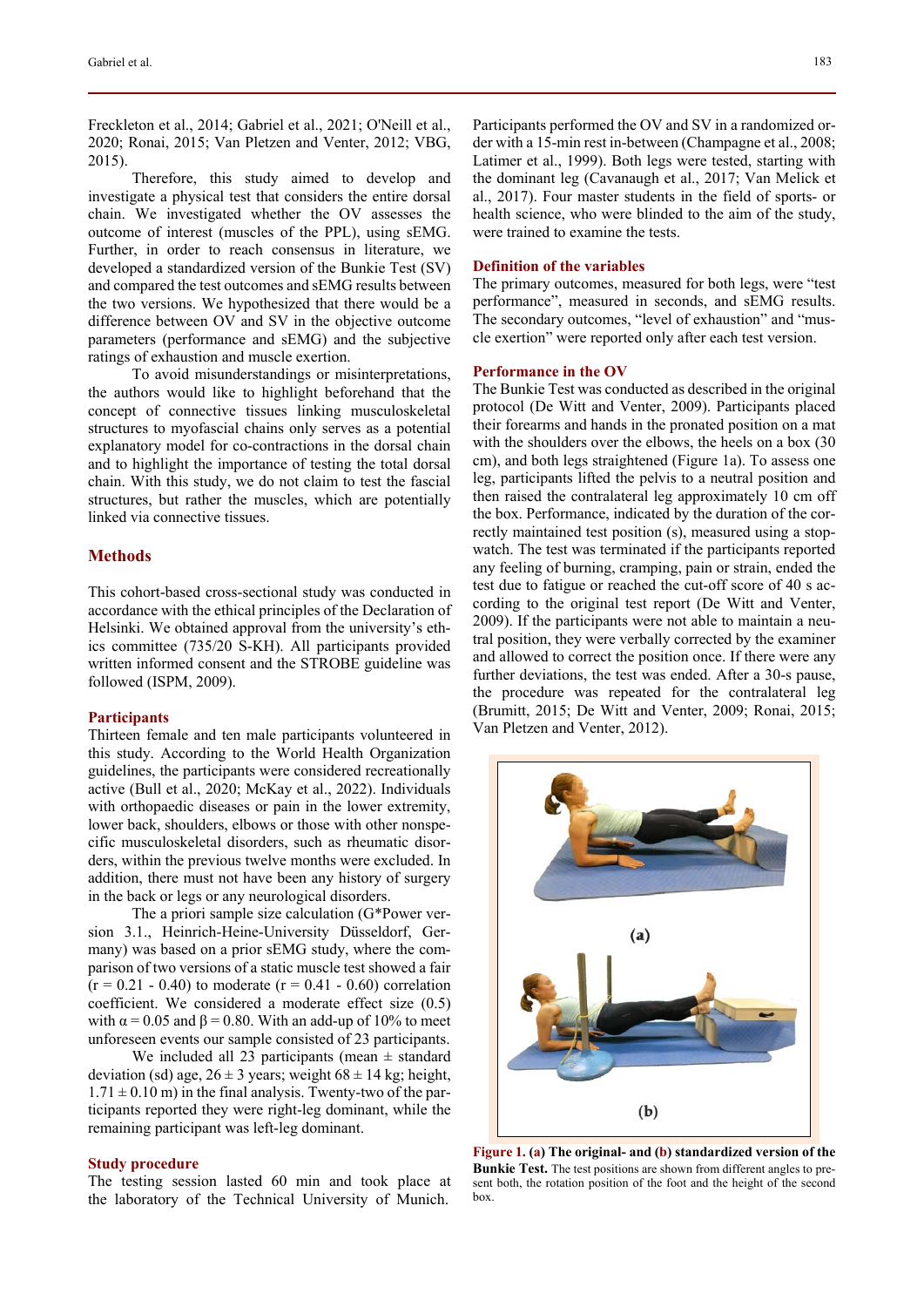### **Performance in the SV**

To reduce the influence of individual investigator expertise on the visual detection of deviations from the neutral position, the horizontal pelvis position was marked with a rubber band stretched between two fixed stators. The participants aimed to be in contact with the rubber band throughout the test. In addition, the height of the lifted, contralateral foot was marked with a box (10 cm) (Figure 1b). The testing procedure was identical to that for the OV (De Witt and Venter, 2009).

# **Surface electromyography**

Skin preparation and electrode placement were performed according to the SENIAM guidelines for the M. erector spinae (iliocostalis) (*es*), the M. gluteus maximus (*gm*), the M. biceps femoris (*bf*) and the M. gastrocnemius (lateralis) (*ga*) (Hermens et al., 1999). All eight muscles were measured during each trial, meaning the muscles of the right leg were investigated when the right leg was tested, but also when the left leg was tested, and vice versa. Muscle activity (sampling frequency  $= 1000$  Hz) was measured via a wireless sEMG (Myon 320, Myon, Switzerland) and captured with proEMG (prophysics AG, CH). SEMG data were processed in MATLAB (R2020b, MathWorks, USA). First, start and end of each trial was evaluated via visual onset and endpoint determination (Micera et al., 2001). Second, data were filtered with a 10 - 450 Hz bandpass, fourth-order zero-lag Butterworth filter and checked for irregularities. Third, we assessed the sEMG data through power spectral analysis. Therefore, we calculated the median power frequency (MPF) over time (Kuthe et al., 2018; Yousif et al., 2019), using short-time Fourier transformation (Coorevits et al., 2008) with a 500 ms gliding Hanning window for each participant between the individual start- and end points. To indicate potential fatigue due to the isometric holding activity (Champagne et al., 2008), we performed a linear regression analysis on the MPF values to calculate the rate of decline of the MPF slope over time (MPF/time) (Figure 2) (Champagne et al., 2008).



**Figure 2. Sample data (M.biceps femoris of the tested leg in the standardized test version) of the power spectral analysis using the surface electromyography signal.** Blue line = median power frequency (MPF), calculated using short-time Fourier transformation (500ms gliding Hanning window). Black line = Linear regression MPF/time slope.

# **Subjective exhaustion and muscle exertion**

Participants verbally rated the level of exhaustion on a Borg scale (Borg CR-10 scale) for the OV and SV after each test (for both legs). The Borg CR-10 scale is scored between 0 (no exertion) and 10 (maximal exertion) (Williams, 2017). After each test, participants were asked to name "one or more body areas where they subjectively felt the most muscle exertion during the Bunkie Test". The answers were then summarized into the main categories: hamstrings, calves, abdomen, shoulders, gluteal muscles, plantar foot and knee- or forearm muscles.

# **Statistical Analysis**

Statistical analysis was performed using R (version 3.5.1, R Core Team, AUT) (R Core Team, 2018). We tested for normal distribution with the Shapiro-Wilk test. For parametric data (participants' data, sEMG and subjective exhaustion), the mean and sd were calculated. Test performance values were not normally distributed and are therefore presented as median and interquartile range (IQR). The ratings of the muscle exertion were summarized into categories and are shown in total numbers per category. The exhaustion ratings (Borg CR-10 scale) for the OV and SV were compared with the paired samples t-test as data was normally distributed. For non-parametric data (performance times), the Wilcoxon test was applied to compare the results of each tested leg (dominant and non-dominant) between both test versions.

The mean (sd) MPF/time regression slope of the sEMG results for each muscle of the right and left leg/side –when tested and not tested– are presented for the OV and SV. For a more clear and comprehensible presentation of these results, the mean (sd) of the MPF/time regression slope values of the right- (when tested) and left side (when tested) were summarized into the category "tested side" and vice versa. Further, to evaluate if the tested and nontested sides were differently strained, the results were compared with the Wilcoxon test and the effect size (r) was calculated, since data were not normally distributed. An effect size (r) of  $0.10 \le 0.3$  was considered small,  $0.30 \le 0.5$  was moderate and  $\geq 0.5$  was large (Cohen, 2013). A p-value of  $\leq$  .05 was considered significant.

### **Results**

# **Test performance**

The performance results of the two versions did not differ for either the dominant (median  $\pm$  IQR OV: 40  $\pm$  0 s; SV;  $40 \pm 7.5$  s, p = 0.28) or non-dominant leg (OV:  $40 \pm 3.5$  s; SV:  $40 \pm 15.5$  s,  $p = 0.08$ ).

#### **Surface Electromyography (sEMG)**

The excluded sEMG data are listed in Appendix A. For the SV, three of the four muscles (excluding *es*) for the tested leg showed a negative MPF/time slope, whereas for OV all 4 muscles showed a negative slope (Figure 3). On the not tested side, 3 of 4 muscles showed a negative MPF/time slope for both the SV (*es, gm,* and *ga*) and OV (*gm, bf,* and *ga*) (Figure 4).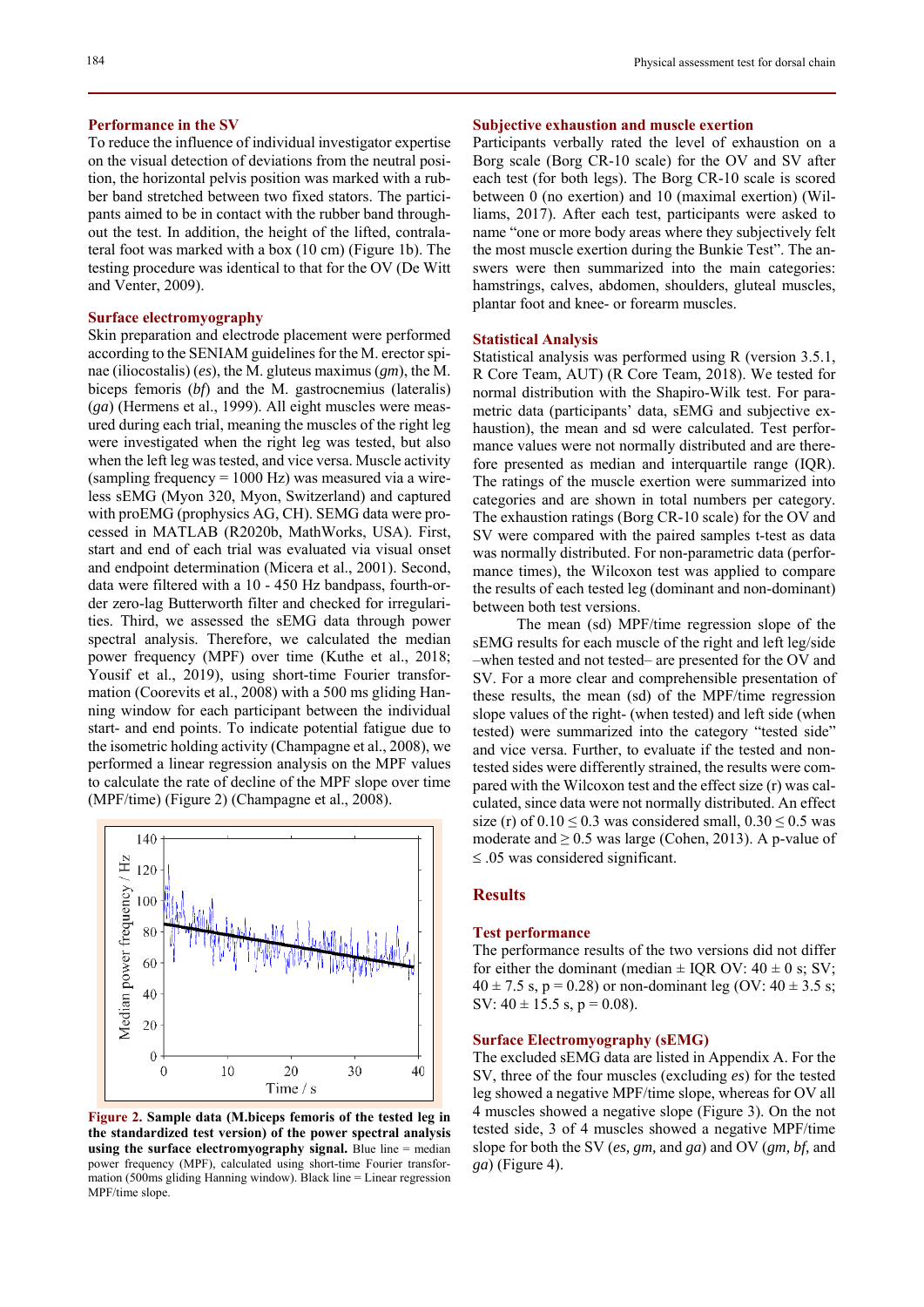

**Figure 3. Mean of the median power frequency/time regression slope of the tested side during the original- and the standardized version of the Bunkie Test**. MPF, median power frequency; es, M.erector spinae; gm, M.gluteus maximus; bf, M.biceps femoris; ga, M.gastrocnemius.



**Figure 4. Mean of the median power frequency/time regression of the contralateral, not tested side during the original- and the standardized version of the Bunkie Test.** MPF, median power frequency; es, M.erector spinae; gm, M.gluteus maximus; bf, M.biceps femoris; ga, M.gastrocnemius.

**Table 1. Activity of the muscles of the tested and the not tested leg/side in the standardized and the original version of the Bunkie**  and left side tested = tested side and vice versa) are shown **Test.** 

| leg/side   |    | muscle mean MPF/time (sd) | mean MPF/time (sd) |
|------------|----|---------------------------|--------------------|
|            |    | standardized test         | original test      |
| not tested | es | $-0.18(0.32)$             | 0.17(0.82)         |
| tested     | es | 0.16(0.95)                | $-0.12(0.38)$      |
| not tested | gm | $-0.40(0.55)$             | $-0.52(0.90)$      |
| tested     | gm | $-0.44(0.82)$             | $-0.21(0.56)$      |
| not tested | hf | 0.01(1.62)                | $-0.27(0.63)$      |
| tested     | hf | $-0.91(1.08)$             | $-0.59(0.30)$      |
| not tested | ga | $-0.50(1.21)$             | $-0.23(0.69)$      |
| tested     | ga | $-0.49(1.00)$             | $-0.16(0.40)$      |

MPF, median power frequency; sd, standard deviation; es, M.erector spinae; gm, M.gluteus maximus; bf, M.biceps femoris; ga, M.gastrocnemius. Muscle activity is shown as median power frequency (MPF) over time regression slope.

The summarized MPF/time slope values (for right in Table 1. As the results slightly differed, depending on whether the right or left side was tested or not tested, we provide additional detailed data in Appendix B. The MPF/time slope of the *bf* was significantly lower for the tested leg (mean  $\pm$  sd, -0.91  $\pm$  1.08) compared to the not tested leg  $(0.01 \pm 1.62)$  in SV  $(W(20) = 305; p = 0.004)$ , but not in the OV (tested:  $-0.59 \pm 0.30$ ; not tested:  $-0.27 \pm 0.000$ 0.63) (W(21) = 290;  $p = 0.08$ ). The values of the other muscles did not differ between sides or test versions (Table 2).

# **Subjective exhaustion and muscle exertion**

Participants rated their subjective exhaustion (Borg CR-10 scale) significantly lower in the OV (mean  $\pm$  sd, 6.27  $\pm$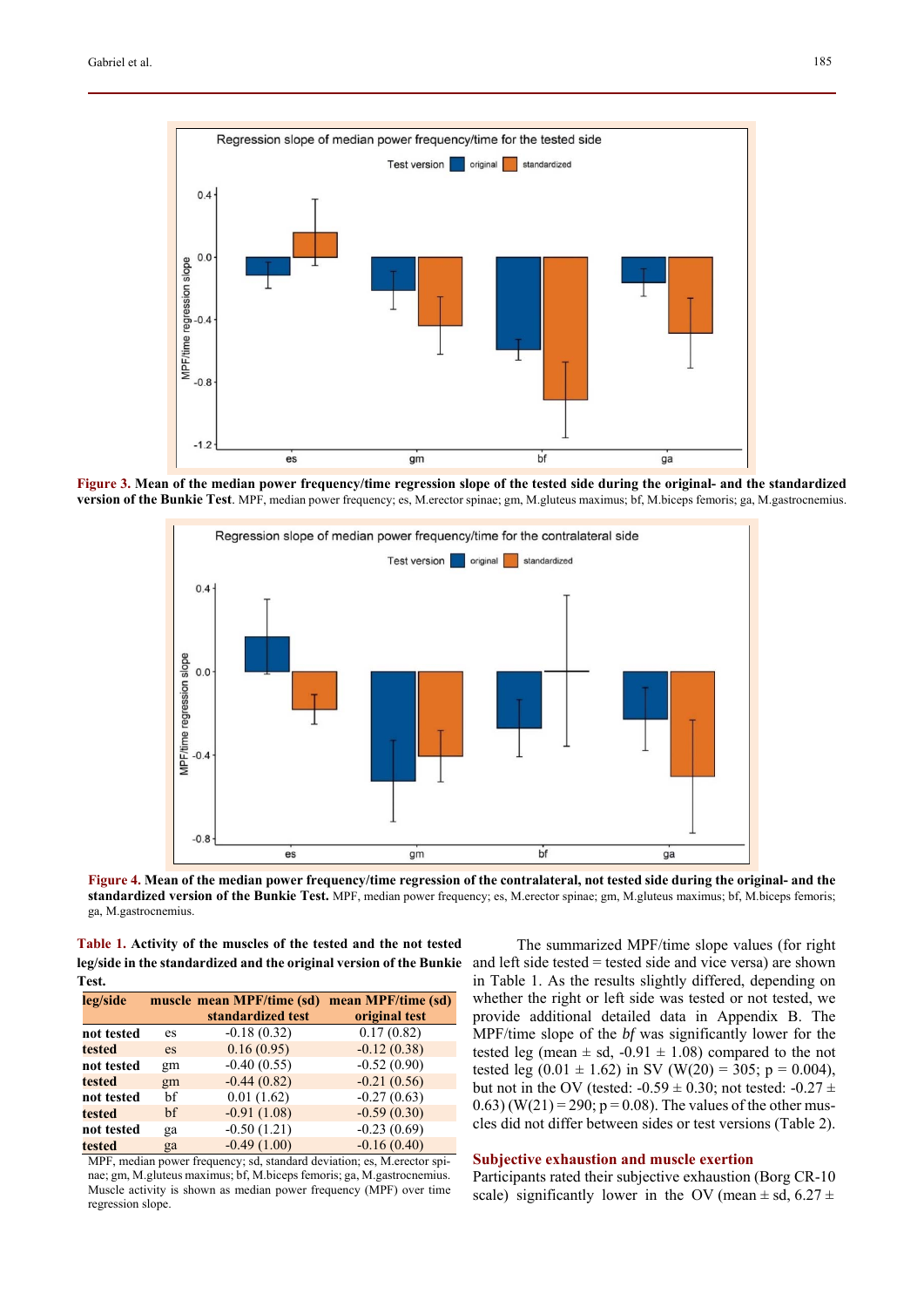1.56) than in the SV  $(7.11 \pm 1.76)$   $(t(22) = -3.233)$ ;  $p = 0.004$ ; 95% confidence interval [CI)]: -1.427, -0.312). After the OV, participants most frequently reported the hamstrings as the body area where they "subjectively felt the most muscle exertion" ( $n = 10$ ), followed by the calves  $(n = 8)$ , abdomen  $(n = 4)$ , shoulders  $(n = 3)$ , knee muscles  $(n = 2)$  and plantar foot  $(n = 2)$ . For the SV, participants also felt "the most exertion" in the hamstrings ( $n = 12$ ), but that was followed by the shoulders ( $n = 7$ ), calves ( $n = 6$ ), and abdomen  $(n = 3)$ , with one participant citing the knee area, plantar foot and gluteal muscles, respectively (all  $n =$ 1). In addition, two participants reported feeling exertion in the forearm for the SV.

**Table 2. P-value and effect size for the sEMG comparison between the tested and the not tested side for the original and standardized version of the Bunkie Test.** 

| muscle             | original test     | standardized test    |
|--------------------|-------------------|----------------------|
|                    | version           | version              |
| M. erector spinae  | $0.96$ (r = 0.23) | $0.21$ (r = 0.43)    |
| M. gluteus maximus | $0.08$ (r = 0.27) | $0.12$ (r = 0.25)    |
| M. biceps femoris  | $0.08$ (r = 0.43) | $0.004^*$ (r = 0.54) |
| M. gastrocnemius   | $0.92$ (r = 0.01) | $0.99$ (r = 0.08)    |

sEMG, surface electromyography. The effect size r is classified as  $0.10 \le$  $0.30$  = small,  $0.30 \le 0.50$  = moderate,  $\ge 0.50$  large; \* indicates a statistically significant difference  $p < 0.05$ .

# **Discussion**

The performance results of the SV and OV did not significantly differ, although participants rated the SV as more exhausting. The sEMG results for most of the muscles of the PPL in the SV and OV show isometric muscle contraction-induced muscle fatigue, which was indicated by the negative MPF/time regression slope. Exceptions were the *bf* of the not tested side in the SV, the *es* of the tested side in the SV, and the *es* of the contralateral side in the OV. Further, in the SV, there was a significantly greater decline in the MPF/time slope in the *bf* on the tested side than on the contralateral side. However, MPF/time slopes did not differ between the sides for any of the muscles in the OV.

#### **Test performance**

Although participants rated the SV as more exhausting, the performance results were not statistically significantly different between the test versions. We hypothesize that this non-significant result might have been influenced by the fact that many participants reached the maximal test performance of 40 s (n, dominant:  $OV = 18$ ,  $SV = 13$ ; nondominant:  $OV = 16$ ,  $SV = 15$ ), which seems to be unusually high performance values compared to the first reporting of the test (De Witt and Venter, 2009). Although our results are in line with prior studies (Brumitt, 2015; Freckleton et al., 2014; Gabriel et al., 2021; Ronai, 2015; Van Pletzen and Venter, 2012), this current agreement on the normative values may be questioned. A prior study reported a mean norm performance of 40 s (Brumitt, 2015), but the test was not terminated after 40 s, as proposed for the OV (De Witt and Venter, 2009). In addition, the bench height in prior studies seems to differ from that in the OV (Brumitt, 2015; De Witt and Venter, 2009; Ronai, 2015). As the aim of the test is an assessment of the integrity of the myofascial system rather than endurance performance alone, it is

important that the test is immediately terminated if there are small deviations of the body position (De Witt and Venter, 2009).

# **Objective muscle activity and subjective muscle exertion**

We observed a decrease in all tested lower extremities' muscles in both test conditions. This shift in the power spectrum toward lower frequencies has been used to indicate fatiguing isometric contraction (Champagne et al., 2008; Schoenfeld et al., 2014), resulting from metabolic changes due to restricted blood flow, a decrease in intracellular pH, or neuromuscular fatigue, either central or in the muscle (Cifrek et al., 2009). The sEMG results, in which the *bf* of the tested side in the SV was the only muscle to show significant differences from those of the not tested side, are supported by the results of subjective muscle exertion, where the *bf* was most often reported as the muscle participants felt the most exertion in the SV.

#### **The role of test standardization**

In the SV, the muscle frequency profile was most consistent for the *bf* of the tested leg. For the *gm,* the MPF/time slope decreases were lower compared to those of the *bf* of the tested side and similar between legs (tested and not tested). For the *es*, there was a higher decrease in the contralateral side.

Interestingly, there were no clear differences in the *bf* between legs in the OV, the results for the *gm* were higher in the not tested leg, and there was no fatiguing activation of the contralateral *es*.

These differences between the test versions could be explained by the more precise standardization of the pelvis- and foot position in the SV. We assume that as the position of the shoulder and the lifted leg are fixed, gravity moves the hip down, indicated by an increased hip flexion or pelvis rotation. As we tried to prevent compensation patterns in the SV, participants activated the contralateral *gm* and utilized higher lumbar extension to maintain a neutral position. We assume that these deviations of the pelvis might not have been detected in the OV. The sEMG results for the *ga* were rather inconsistent between the SV and OV. We did not expect to detect an extremely challenging contraction in the *ga* of the tested leg as the test does not explicitly target on testing the *ga*.

# **The potential role of the connective tissues in muscle co-contraction**

In the SV, the decrease of the lower extremity muscles of the tested leg was associated with a decrease for the *es* of the contralateral side. Prior studies showed co-contractions of the gluteal muscles and the contralateral back muscles and reported a potential structural connection between these muscles via the thoracolumbar fascia (Champagne et al., 2008; Zügel et al., 2018).

Similarly, prior studies of the Sorensen Test also show co-activation of the gluteal and the hamstring muscles during the muscle endurance test for the *es*, which was also the case in this study. This could be explained by the fact that both muscles function as hip extensors. Nevertheless, studies showed that the co-activation observed during the Sorensen Test could be influenced by varying the ankle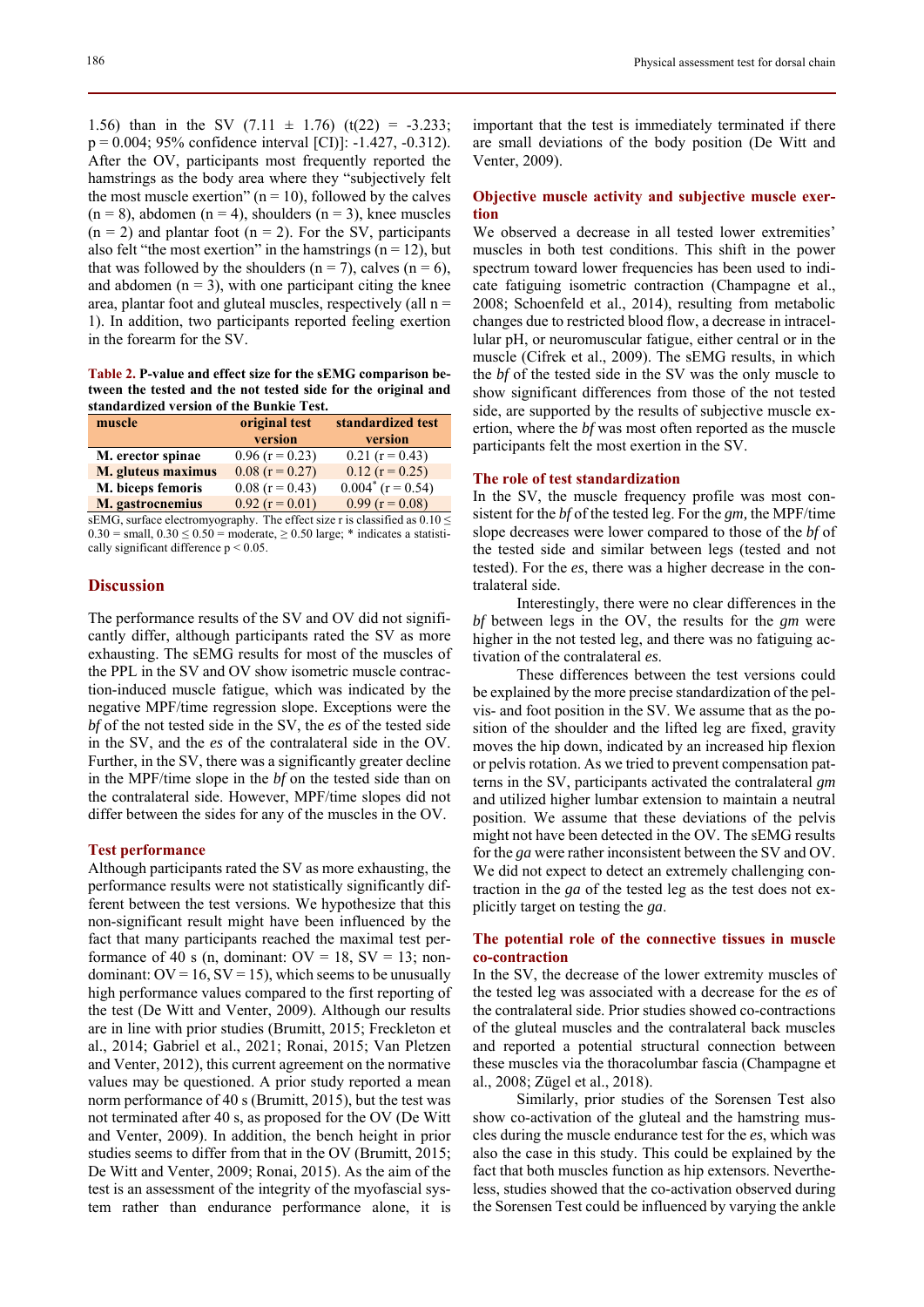position, meaning that an increase in ankle dorsiflexion was associated with an increase in muscle co-contraction (Champagne et al., 2008; Demoulin et al., 2006).

These findings and the co-contraction of the gluteal and contralateral back muscles could support the assumption that the connective tissues of the dorsal chain, frequently referred to as the SBL, might play an important role in muscle activation and co-contraction along the chain (Champagne et al., 2008; Krause et al., 2016).

#### **Strengths and limitations**

This study was the first to use sEMG to analyze the dorsal chain muscles during the Bunkie Test, which allows an objective investigation of the dorsal chain muscles. We tested women and men in a reasonably high sample (Champagne et al., 2008), which makes our results generalizable for a healthy population of this age. Nevertheless, our study shows some limitations, which we would like to discuss.

First, measuring back muscle activity with sEMG could be criticized, but seems to be reasonably accurate compared to that of intramuscular EMG for isometric contractions (Besomi et al., 2019; Hofste et al., 2020).

Second, as the proposed test does not intend to explicitly test the *ga*, the activity thereof could rather be seen as an overflow of activity from the pre-stretched SBL via ankle dorsiflexion as we discussed in the previous section (Champagne et al., 2008; Demoulin et al., 2006). We hypothesize that the inconsistent results of the *ga* might have been negatively influenced by the lack of standardization of the foot position concerning flexion, extension and rotation in our study. Therefore, a precise standardization of the foot position should be performed in future studies.

Third, we allowed 30-s rest period in this study, as reported in prior studies (Brumitt, 2015; De Witt and Venter, 2009; Ronai, 2015; Van Pletzen and Venter, 2012), but according to a recently published study (O'Neill et al., 2020), a resting interval of one minute is preferred.

As the results were clearer for the *bf* of the tested side, the *gm* for both sides and the *es* for the contralateral sides in the SV, the SV seems to be superior to OV, which might result from a more precise standardization. Therefore, we suggest standardizing the foot- and pelvis position and other criteria to obtain more precise test performance results. Physical tests should require little time (max. 20- 25 min for pre- and post-test), be cost effective, and have as simple a test set-up and procedure (Villafane et al., 2016). In summary, as the proposed test fulfills these criteria, we recommend the SV as a valid tool for testing the integrity of the PPL in daily practice in the fields of sports, physical therapy, and rehabilitation to address the deviancy of physical tests for the total dorsal chain and in general the myofascial system.

# **Conclusion**

The proposed standardized assessment offers a rapid, objective and valid test for the dorsal chain structures. As the dorsal chain plays an important role in sports and in many pathologies, this assessment may also achieve clinical relevance. Future studies should address the reproducibility and validity of the test.

#### **Acknowledgements**

We would like to thank Benita Kropmann, the author of the original report of the evaluated test, for her expert advice. We would also like to thank the students of the master's program in health science of the Technical University of Munich, namely Tobias Weiß, Katharina Knödlseder, Sonja Kerscher and Madison Ehmann for their help in data acquisition. Further, many thanks go to Andrea Gabriel and Nadine Herold for their support with the graphical display as well as to the volunteers for participating in this study. The experiments comply with the current laws of the country in which they were performed. The authors have no conflict of interest to declare. The datasets generated during and/or analyzed during the current study are not publicly available, but are available from the corresponding author who was an organizer of the study.

# **References**

- Adamietz, B., Schönberg, S.O., Reiser, M., Uder, M., Frank, A., Strecker, R., Weiß, C. and Heiss, R. (2021) Visualization of the epimysium and fascia thoracolumbalis at the lumbar spine using MRI. *Der Radiologe* 1-5. https://doi.org/10.1007/s00117-021- 00849-9
- Ajimsha, M., Binsu, D. and Chithra, S. (2014) Effectiveness of myofascial release in the management of plantar heel pain: a randomized controlled trial. *The Foot* **24,** 66-71. https://doi.org/10.1016/j.foot.2014.03.005
- Arcidiacono, A., Corazza, A., Bernardi, S.P., Sartoris, R., Orlandi, D. and Silvestri, E. (2015) *Real-time Shear Wave and Strain Sonoelastography in muscles and tendons*. European Congress of Radiology-ECR 2015.
- Besomi, M., Hodges, P.W., Van Dieën, J., Carson, R.G., Clancy, E.A., Disselhorst-Klug, C., Holobar, A., Hug, F., Kiernan, M.C. and Lowery, M. (2019) Consensus for experimental design in electromyography (CEDE) project: electrode selection matrix. *Journal of Electromyography and Kinesiology* **48,** 128-144. https://doi.org/10.1016/j.jelekin.2019.07.008
- Brumitt, J. (2015) The Bunkie test: descriptive data for a novel test of core muscular endurance. *Rehabilitation Research and Practice* **2015**. https://doi.org/10.1155/2015/780127
- Bull, F.C., Al-Ansari, S.S., Biddle, S., Borodulin, K., Buman, M.P., Cardon, G., Carty, C., Chaput, J.-P., Chastin, S. and Chou, R. (2020) World Health Organization 2020 guidelines on physical activity and sedentary behaviour. *British Journal of Sports Medicine* **54,** 1451-1462. https://doi.org/10.1136/bjsports-2020- 102955
- Cavanaugh, M.T., Döweling, A., Young, J.D., Quigley, P.J., Hodgson, D.D., Whitten, J.H., Reid, J.C., Aboodarda, S.J. and Behm, D.G. (2017) An acute session of roller massage prolongs voluntary torque development and diminishes evoked pain. *European Journal of Applied Physiology* **117,** 109-117. https://doi.org/10.1007/s00421-016-3503-y
- Champagne, A., Descarreaux, M. and Lafond, D. (2008) Back and hip extensor muscles fatigue in healthy subjects: task-dependency effect of two variants of the Sorensen test. *European Spine Journal* **17,** 1721-1726. https://doi.org/10.1007/s00586-008- 0782-y
- Chaudhry, H., Schleip, R., Ji, Z., Bukiet, B., Maney, M. and Findley, T. (2008) Three-dimensional mathematical model for deformation of human fasciae in manual therapy. *Journal of Osteopathic Medicine* **108,** 379-390.

https://doi.org/10.7556/jaoa.2008.108.8.379

- Cifrek, M., Medved, V., Tonković, S. and Ostojić, S. (2009) Surface EMG based muscle fatigue evaluation in biomechanics. *Clinical Biomechanics* **24,** 327-340. https://doi.org/10.1016/j.clinbiomech.2009.01.010
- Cohen, J. (2013) *Statistical power analysis for the behavioral sciences.* Academic press. https://doi.org/10.4324/9780203771587
- Coorevits, P., Danneels, L., Cambier, D., Ramon, H., Druyts, H., Karlsson, J.S., De Moor, G. and Vanderstraeten, G. (2008) Correlations between short-time Fourier-and continuous wavelet transforms in the analysis of localized back and hip muscle fatigue during isometric contractions. *Journal of Electromyography and Kinesiology* **18,** 637-644. https://doi.org/10.1016/j.jelekin.2007.01.006
- De Witt, B. and Venter, R. (2009) The 'Bunkie'test: assessing functional strength to restore function through fascia manipulation. *Journal of Bodywork and Movement Therapies* **13,** 81-88.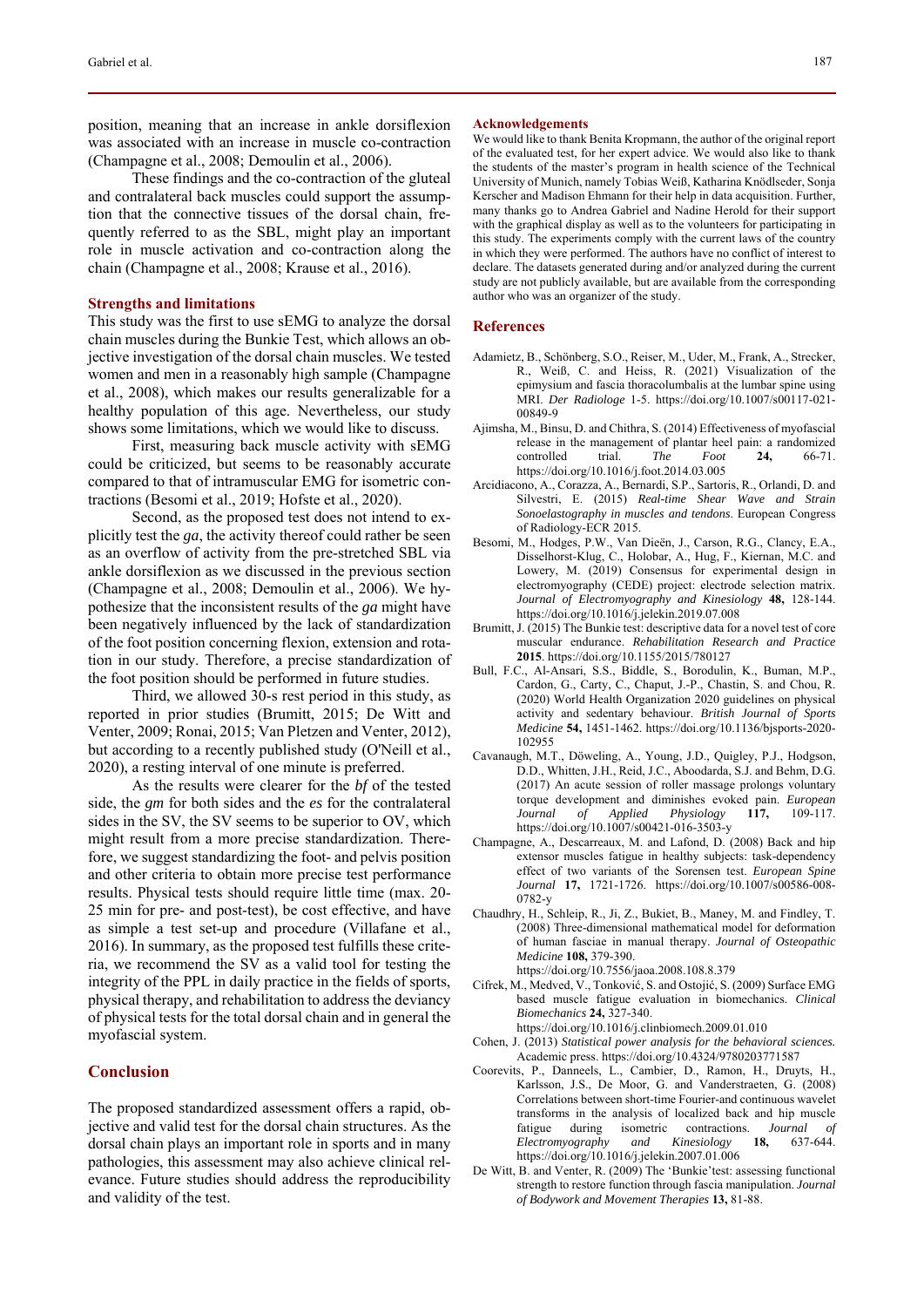https://doi.org/10.1016/j.jbmt.2008.04.035

- Demoulin, C., Vanderthommen, M., Duysens, C. and Crielaard, J.-M. (2006) Spinal muscle evaluation using the Sorensen test: a critical appraisal of the literature. *Joint Bone Spine* **73,** 43-50. https://doi.org/10.1016/j.jbspin.2004.08.002
- Do Carmo Carvalhais, V.O., De Melo Ocarino, J., Araújo, V.L., Souza, T.R., Silva, P.L.P. and Fonseca, S.T. (2013) Myofascial force transmission between the latissimus dorsi and gluteus maximus muscles: an in vivo experiment. *Journal of Biomechanics* **46,** 1003-1007. https://doi.org/10.1016/j.jbiomech.2012.11.044
- Freckleton, G., Cook, J. and Pizzari, T. (2014) The predictive validity of a single leg bridge test for hamstring injuries in Australian Rules Football Players. *British Journal of Sports Medicine* **48,** 713- 717. https://doi.org/10.1136/bjsports-2013-092356
- Gabriel, A., Konrad, A., Roidl, A., Queisser, J., Schleip, R., Horstmann, T. and Pohl, T. (2021) Myofascial Treatment Techniques on the Plantar Surface Influence Functional Performance in the Dorsal Kinetic Chain. *Journal of Sports Science and Medicine* **21,** 13- 22. https://doi.org/10.52082/jssm.2022.13
- Hermens, H.J., Freriks, B., Merletti, R., Stegeman, D., Blok, J., Rau, G., Disselhorst-Klug, C. and Hägg, G. (1999) European recommendations for surface electromyography. *Roessingh Research and Development* **8,** 13-54.
- Hofste, A., Soer, R., Salomons, E., Peuscher, J., Wolff, A., van der Hoeven, H., Oosterveld, F., Groen, G. and Hermens, H. (2020) Intramuscular EMG Versus Surface EMG of Lumbar Multifidus and Erector Spinae in Healthy Participants. *Spine* **45,** E1319- E1325. https://doi.org/10.1097/BRS.0000000000003624
- ISPM. (2009) *STROBE Statement*. Bern, U.o., Ed, Vol. 2021.
- Krause, F., Wilke, J., Vogt, L. and Banzer, W. (2016) Intermuscular force transmission along myofascial chains: a systematic review. *Journal of Anatomy* **228,** 910-918. https://doi.org/10.1111/joa.12464
- Kuthe, C.D., Uddanwadiker, R.V. and Ramteke, A.A. (2018) Surface electromyography based method for computing muscle strength and fatigue of biceps brachii muscle and its clinical implementation. *Informatics in Medicine Unlocked* **12,** 34-43. https://doi.org/10.1016/j.imu.2018.06.004
- Langevin, H.M., Fox, J.R., Koptiuch, C., Badger, G.J., Greenan-Naumann, A.C., Bouffard, N.A., Konofagou, E.E., Lee, W.-N., Triano, J.J. and Henry, S.M. (2011) Reduced thoracolumbar fascia shear strain in human chronic low back pain. *BMC Musculoskeletal Disorders* **12,** 203. https://doi.org/10.1186/1471-2474-12-203
- Latimer, J., Maher, C.G., Refshauge, K. and Colaco, I. (1999) The reliability and validity of the Biering–Sorensen test in asymptomatic subjects and subjects reporting current or previous<br>nonspecific low back pain. Spine 24, 2085. nonspecific low back pain. *Spine* **24,** 2085. https://doi.org/10.1097/00007632-199910150-00004
- McKay, A.K., Stellingwerff, T., Smith, E.S., Martin, D.T., Mujika, I., Goosey-Tolfrey, V.L., Sheppard, J. and Burke, L.M. (2022) Defining Training and Performance Caliber: A Participant Classification Framework. *International Journal of Sports Physiology* and *Performance* 17, https://doi.org/10.1123/ijspp.2021-0451
- Micera, S., Vannozzi, G., Sabatini, A. and Dario, P. (2001) Improving detection of muscle activation intervals. *IEEE Engineering in medicine and Biology Magazine* **20,** 38-46. https://doi.org/10.1109/51.982274
- O'Neill, E., Tamjid, N., DeRevere, J. and Kostelis, K. (2020) Assessment and application of the Bunkie test in college students. *Journal of Bodywork and Movement Therapies* **24,** 165-169. https://doi.org/10.1016/j.jbmt.2019.10.006
- R Core Team. (2018) *R: A language and environment for statistical computing. R Foundation for Statistical Computing, Vienna, Austria.* Available from URL https://www.R-project.org/
- Ronai, P. (2015) The bunkie test. *Strength & Conditioning Journal* **37,** 89-92. https://doi.org/10.1519/SSC.0000000000000126
- Schoenfeld, B.J., Contreras, B., Tiryaki-Sonmez, G., Willardson, J.M. and Fontana, F. (2014) An electromyographic comparison of a modified version of the plank with a long lever and posterior tilt versus the traditional plank exercise. *Sports Biomechanics* **13,** 296-306. https://doi.org/10.1080/14763141.2014.942355
- SENIAM. (2006) *Surface ElectroMyoGraphy for the Non-Invasive Assessment of Muscles.* Vol. 2020.
- Stecco, C., Adstrum, S., Hedley, G., Schleip, R. and Yucesoy, C.A. (2018) Update on fascial nomenclature. *Journal of Bodywork and*

*Movement Therapies* **22,** 354.

https://doi.org/10.1016/j.jbmt.2017.12.015

- Stecco, C., Pirri, C., Fede, C., Fan, C., Giordani, F., Stecco, L., Foti, C. and De Caro, R. (2019) Dermatome and fasciatome. *Clinical Anatomy* **32,** 896-902. https://doi.org/10.1002/ca.23408
- Van Melick, N., Meddeler, B.M., Hoogeboom, T.J., Nijhuis-van der Sanden, M.W. and Van Cingel, R.E. (2017) How to determine leg dominance: The agreement between self-reported and observed performance in healthy adults. *Plos One* **12**. https://doi.org/10.1371/journal.pone.0189876
- Van Pletzen, D. and Venter, R.E. (2012) The relationship between the bunkie-test and physical performance in rugby union players. *International Journal of Sports Science & Coaching* **7,** 543-553. https://doi.org/10.1260/1747-9541.7.3.543
- VBG, I.g.U. (2015) *Diagnostik & Betreuung im Fußball, Unfallversicherung.* V.I.g., Ed, Vol. 1.1/2015-05, Available from URL: http://www.vbg.de/SharedDocs/Medien-Center/DE/Broschuere/Branchen/Sport/diagnostik\_und\_betreuu ng\_im\_fussball.pdf?\_blob=publicationFile&v=5
- Villafane, J.H., Gobbo, M., Peranzoni, M., Naik, G., Imperio, G., Cleland, J.A. and Negrini, S. (2016) Validity and everyday clinical applicability of lumbar muscle fatigue assessment methods in patients with chronic non-specific low back pain: a systematic review. *Disability and Rehabilitation* **38,** 1859-1871. https://doi.org/10.3109/09638288.2015.1107777
- Wilke, J., Krause, F., Vogt, L. and Banzer, W. (2016) What is evidencebased about myofascial chains: a systematic review. *Archives of Physical Medicine and Rehabilitation* **97,** 454-461. https://doi.org/10.1016/j.apmr.2015.07.023
- Williams, N. (2017) The Borg rating of perceived exertion (RPE) scale. *Occupational Medicine* **67,** 404-405. https://doi.org/10.1093/occmed/kqx063
- Yousif, H.A., Zakaria, A., Rahim, N.A., Salleh, A.F.B., Mahmood, M., Alfarhan, K.A., Kamarudin, L.M., Mamduh, S.M., Hasan, A.M. and Hussain, M.K. (2019). Assessment of Muscles Fatigue Based on Surface EMG Signals Using Machine Learning and Statistical Approaches: A Review. In: *IOP Conference Series: Materials Science and Engineering* Vol. 705, IOP Publishing, pp. 012010. https://doi.org/10.1088/1757-899X/705/1/012010
- Zügel, M., Maganaris, C.N., Wilke, J., Jurkat-Rott, K., Klingler, W., Wearing, S.C., Findley, T., Barbe, M.F., Steinacker, J.M. and Vleeming, A. (2018) Fascial tissue research in sports medicine: from molecules to tissue adaptation, injury and diagnostics: consensus statement. *British Journal of Sports Medicine* **52,** 1497-1497. https://doi.org/10.1136/bjsports-2018-099308

# **Key points**

- The standardized Bunkie Test assesses the dorsal chain muscles.
- It targets mainly the muscles of the tested leg and the contralateral lower back.
- $\bullet$  In contrast, for the original test version the surface electromyography results were inconsistent.
- For consistent, standardized results, we recommend standardizing the foot and pelvis position precisely during the test.

### **AUTHOR BIOGRAPHY**



#### **Anna GABRIEL Employment**

Professorship of Conservative and Rehabilitative Orthopedics, Technical University of Munich. **Degree** 

# MSc

## **Research interests**

physical therapy, orthopedics, assessment in therapy, transmission along dorsal chain

**E-mail:** anna-gabriel@tum.de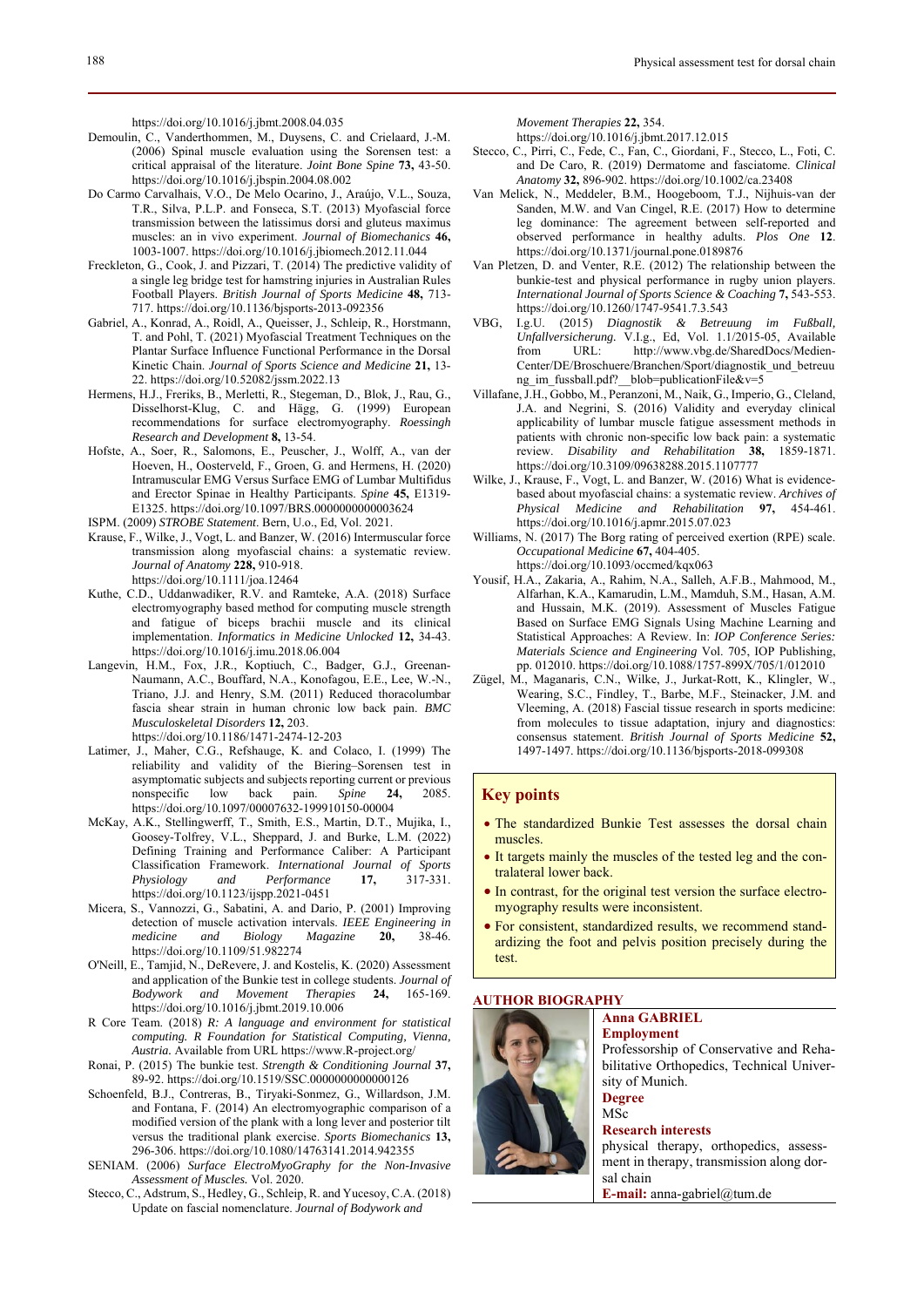

#### **Thomas HORSTMANN Employment**

Professorship of Conservative and Rehabilitative Orthopedics, Technical University of Munich. **Degree** 

MD **Research interests**  Orthopedic surgery, sports medicine, rehabilitation medicine.

**E-mail:** t.horstmann@tum.de

#### **Torsten POHL Employment**

# Professorship of Conservative and Rehabilitative Orthopedics, Technical University of Munich.

**Degree**  MSc

# **Research interests**

Sensorimotor training, dynamic balance control, sports therapy **E-mail:** torsten.pohl@tum.de

# **Anna Gabriel**

Conservative and Rehabilitative Orthopedics, Technical University of Munich, Georg Brauchle-Ring 60/62, 80992 Munich, Germany.

# **Appendix A**

For the sEMG data each participant, tested leg, and test version (OV, SV) is represented in one file (total 92), where eight muscles (*es, bf, gm, ga*), respective for the right and the left side (total 736), are displayed. We excluded 3 out of 92 total trials (which comprises all 4 muscles' of one leg), plus the paired data of the other leg, due to missing data. Further, after visually scanning all 736 muscles' sEMG data for irregularities, we additionally excluded 6 muscles' data, plus the paired data from the respective not tested leg. See the detailed list therefore below:

Total trial/file (all eight muscles' of one leg plus paired data of the other leg):

- S02, dominant leg plus non-dominant leg, SV
- S17, non-dominant plus dominant leg, SV
- S21, non-dominant plus dominant leg, SV

Single muscles (plus paired data of the other leg):

- S01, dominant and non-dominant leg, *es* left and right, OV
- S01, dominant and non-dominant leg, *gm* right, OV
- S01, dominant and non-dominant leg, *bf* right, OV
- S01, dominant and non-dominant leg, *ga* right, OV
- S06, dominant and non-dominant, *bf* left, SV
- S12, non-dominant and dominant leg, *bf* right, SV
- S17, dominant and non-dominant, *bf* right, SV

S22, non-dominant and dominant, *bf* right, SV